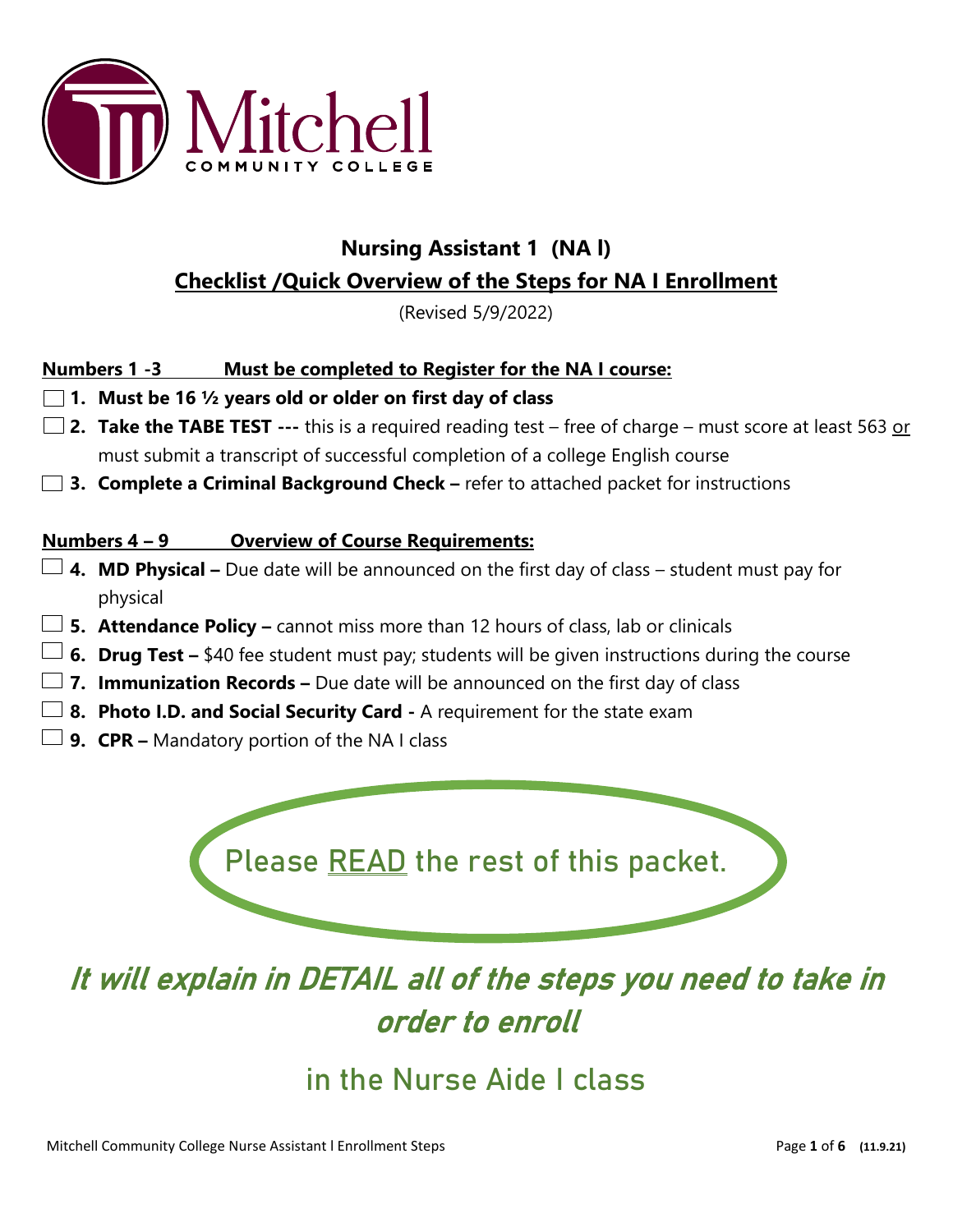## **Detailed Steps for enrollment:**

#### **(1) Must be 16 ½ years old on first day of class**

All NA 1 students must show proof of date of birth. It is mandated by NC DHSR regulations that the student must be at least 16 years & 6 months (16  $\frac{1}{2}$ ) on the first day of the NA 1 class.

#### **(2) Take the TABE TEST --- this is a required reading test – free of charge**

Contact Patrick Cline at (704) 878-3236 or joline@mitchellcc.edu office to schedule TABE test. This test takes approximately 1 hour and 25 minutes, you must bring a government issued photo I.D. when you come to take the test. Patrick will e-mail you the results.

#### **Exemption from the TABE**

To be exempt from taking the TABE test, students must submit a college transcript showing successful completion of a college English course or have an Associate Degree.

#### **(3) Complete a Criminal Background Check**

Students must have a criminal background check completed through Castle Branch before registering for the Nurse Aide course.Please go to the website: [www.castlebranch.com](http://www.castlebranch.com/) Look for "**Place Order**" in upper right hand corner. In the Package Code box, enter package code: **MI30.** After reading the disclaimer statement click the small box to accept. Click "**Continue Order**". Complete required information. Select a method of payment: Visa, MasterCard or money order. The cost is \$40 (subject to change). Once your order is submitted, you will receive a password via email to view the results of your background check. The results will be available in approximately 48-72 hours. **Please have this completed before you come to register.** This way you will have access to the results and be able to determine if you want to take this class at this time.

#### **(4) Physical Requirements – Physical Exam will be required before clinical rotation**

The hospitals require a physical exam within a year of the clinical rotation. A form is included with paperwork received when registering. Students are required to be physically, mentally, and medically able to perform the NC Nurse Aide Registry required skills.

#### **(5) Attendance Policy**

Students should be aware that they must be available to complete at least 180 hours of the 192 hour course. Students who miss more than **12 hours** of class, lab or clinical are not eligible for a certificate and **will be dismissed** from the program.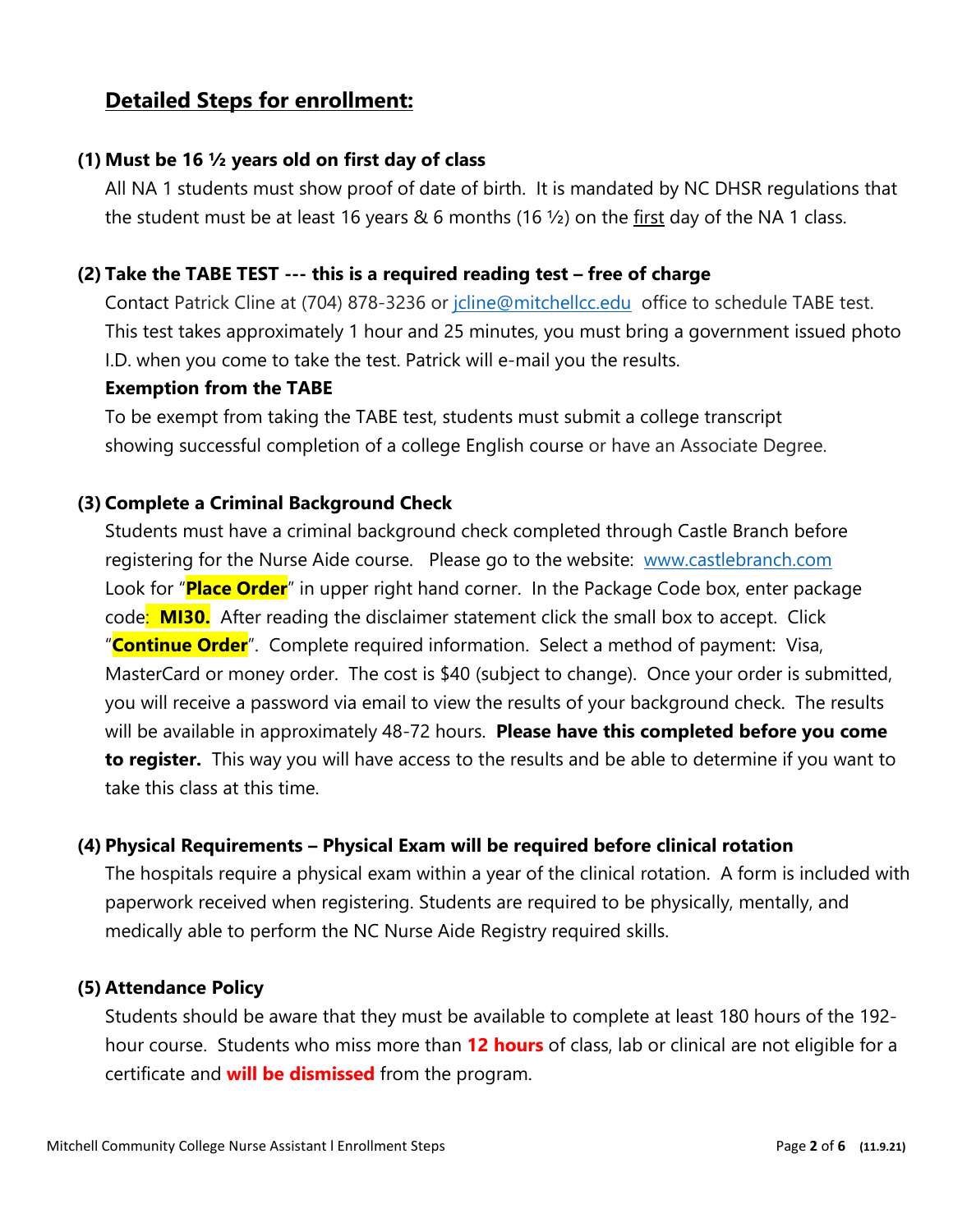#### **To progress and successfully complete the program students are required to have:**

#### **(6) Drug Test**

A drug screen that is **negative.** A date and time will be arranged for students to report for a drug screen after the classes begin. The cost of the test will be the student's responsibility. We have an arrangement with a local healthcare provider to do these tests. The current charge is \$20-\$40 (price subject to change). **Do not do this on your own**. The time and location will be announced after you begin the course.

#### **(7)Immunization Records**

A verified Record of Immunizations. Information is included in the paperwork received the day you register for the class. Please bring your immunization records with you on the first day of class. All immunizations requirements to the NA Coordinator by the **due date that is announced on the first day of class** (it is typically within 45 calendar days from the first day of class or 32 days for 6 hour classes). There are **NO exceptions** to this policy. Failure to comply will **mean immediate dismissal** from the program.

#### **(8) Photo I.D.**

A proper Federal or State photo ID and a **non-laminated** social security card are required. Please bring with you on first day of class. This is also a requirement for the NC NNAAP state exam.

#### **(9) CPR**

Students must successfully complete **an AHA Basic Life Support Course** during the course to qualify for the clinical portion of the class. The cost of the CPR card is included in your registration fee.

#### **Continue to next page for Registration Instructions**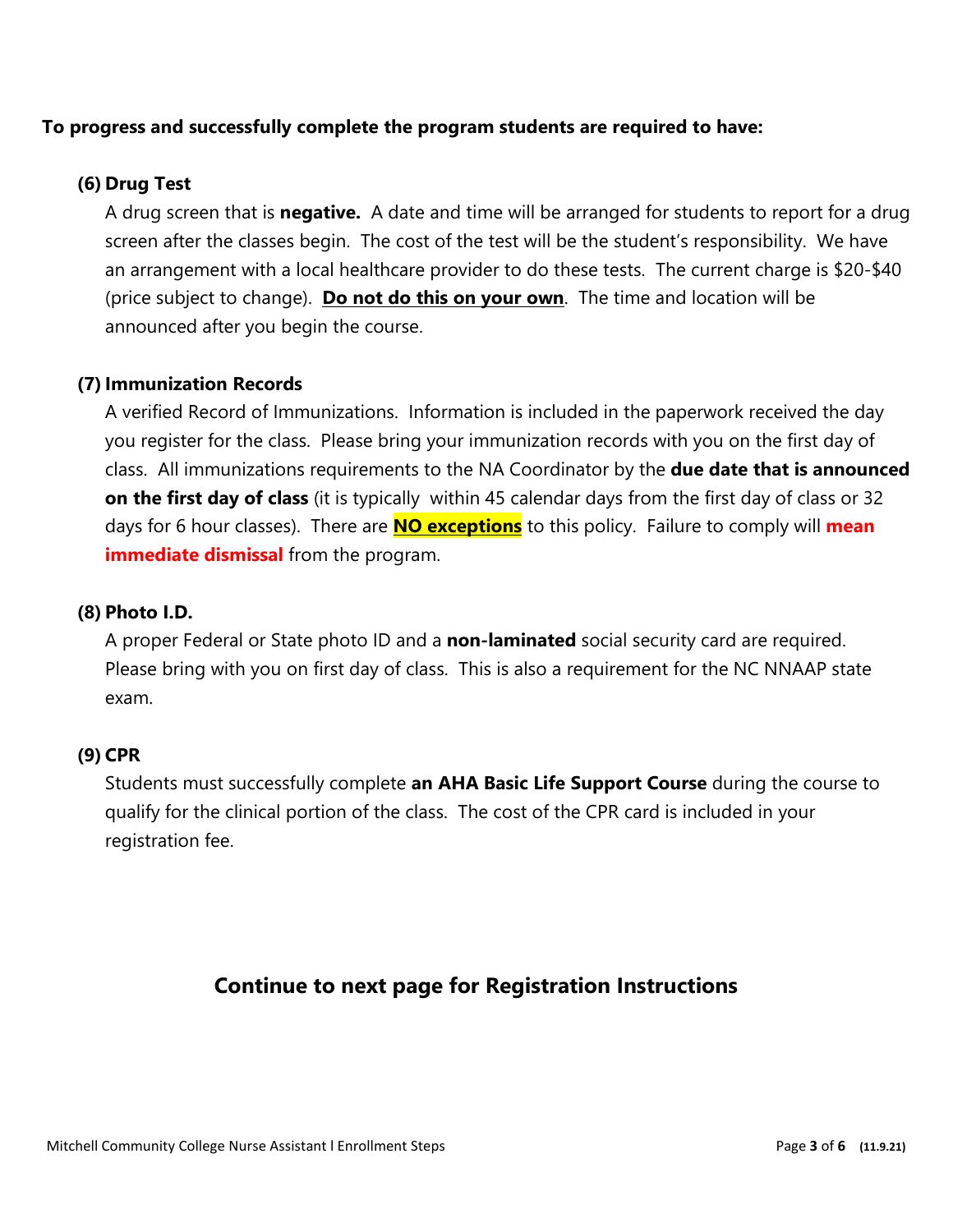## **Registration:**

Upon registration, you must present the following:

- Proof of completion of the criminal background check
- \$231.00 (the cost of registration)
- TABE Test scores or Transcript showing college English course.

Registration is completed at the Continuing Education Center cashier's office on Monday – Thursday from 9:00 am – 5:00 pm and on Fridays from 9:00 am – 4:30 pm located at 701 West Front Street, Statesville.

Number of students are limited per class. Seats will not be held and are filled on a first come, first qualified basis.

For more information on class availability, please give Ms. Chambers a call at **(704) 878-4311**. The criminal background checks are usually good for 1 year for our facilities. This is subject to change by our host facility policies.

If you do not have Internet access at home, you can use the public library, college library, or Mitchell's employability lab.

*Due to the current COVID-19 pandemic, students registering should be prepared to transition to online. If there is an executive order issued for the state of NC for an order to "stay at home", we will comply with the executive order. An order to stay at home may result in the class completion being delayed.* 

#### **Class Information and Expenses:**

Nurse Aide 1 classes at Mitchell Community College are approximately 192 hours:

152 hours of classroom/lab instruction and 40 hours of clinical experience.

If a NA I course is Hybrid, it will include online hours and assignments. Clinical dates may involve Saturdays and eight-hour classes.

|              |          | To Be Paid at registration |          |
|--------------|----------|----------------------------|----------|
|              |          | <b>Total cost:</b>         | \$231.00 |
| Supply fee   | \$15.00  | <b>Accident Insurance</b>  | \$1.25   |
| CPR card     | \$5.00   | Liability Insurance        | \$13.00  |
| Registration | \$180.00 | Student handbook           | \$16.75  |
|              |          |                            |          |

Approximate cost of the class is as follows (fees are subject to change):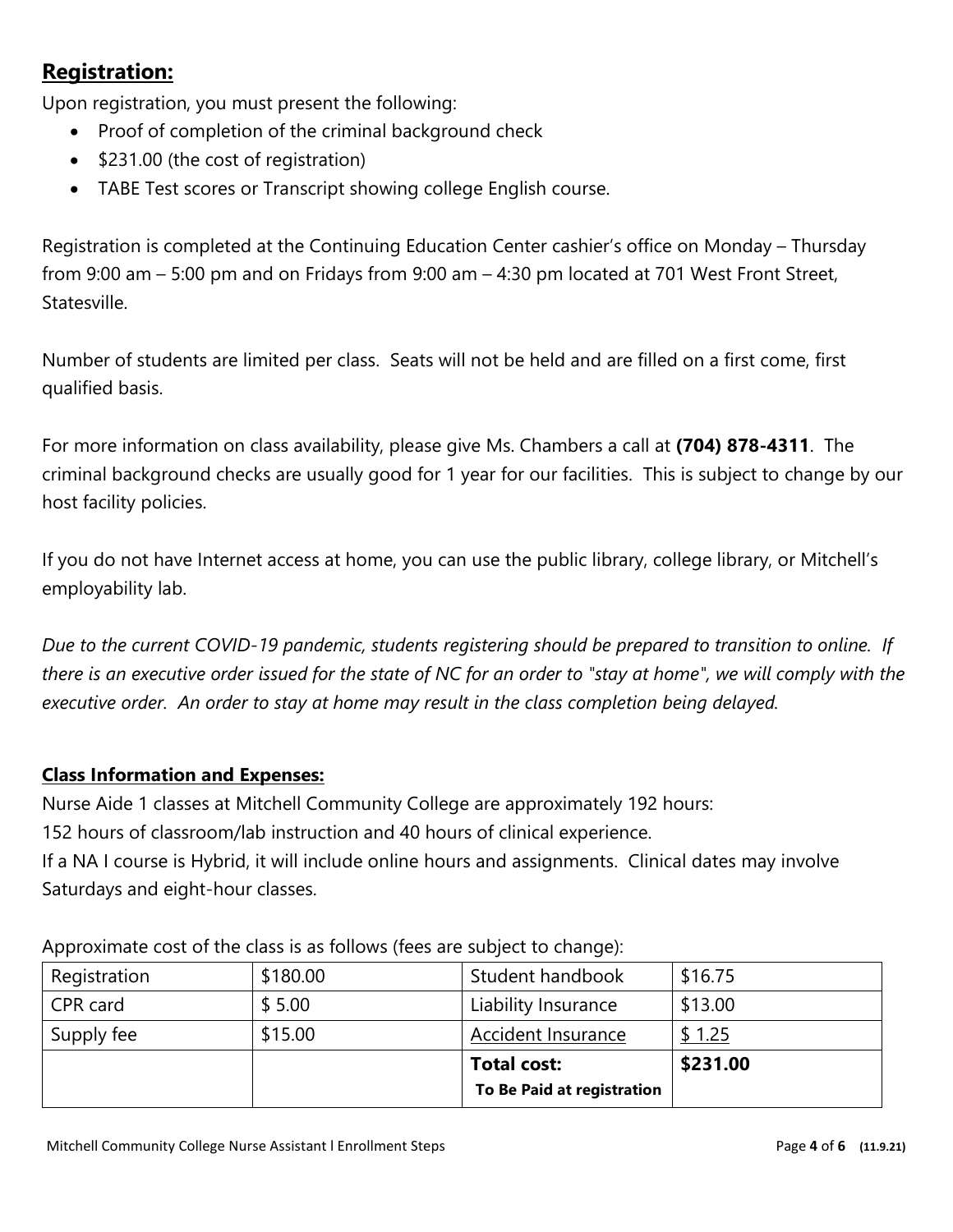#### **Class Information and Expenses continued:**

#### **Textbook and Workbook**:

Please get your textbook and workbook **before** the first day of class. You can order your book online at <https://bookstore.mitchellcc.edu/> or purchase your book in person at the bookstore located at 500 West Street, Statesville NC 28677. The cost of the bundles is approximately \$80.00.

#### Book information is as follows:

Dugan, D.L. (2020) *Nursing Assistant/ A Foundation in Caregiving- Fifth Edition.* Albuquerque, New Mexico: Hartman Publishing Company. ISBN: 9781604251210 Textbook ISBN: 9781604251227 Workbook

**Other expected expenses:** (prices are subject to change)

- Criminal Background Check--\$40.00- (**DO NOT** use another company other than Castle Branch)
- Drug Screen—approximately--\$20-\$40.00-Students will be assigned location of the drug screen after the class begins.
- Immunizations—cost will vary with the individual's history-**IMPORTANT**-required immunizations & physical must be complete on the due date given on the first day of the class. **NO EXCEPTIONS-students who do not comply will be dismissed from the program.**
- Clinical uniforms -
- Wristwatch with a second hand

#### **Class Locations Addresses:**

**GW = Goodwill Workforce Center** 124 Fourth Crescent Place, Statesville, NC 28625 **MC = Mooresville Center** 219 North Academy Street, Mooresville, NC 28115

#### **Continue to next page for Immunization and Physical Requirements**